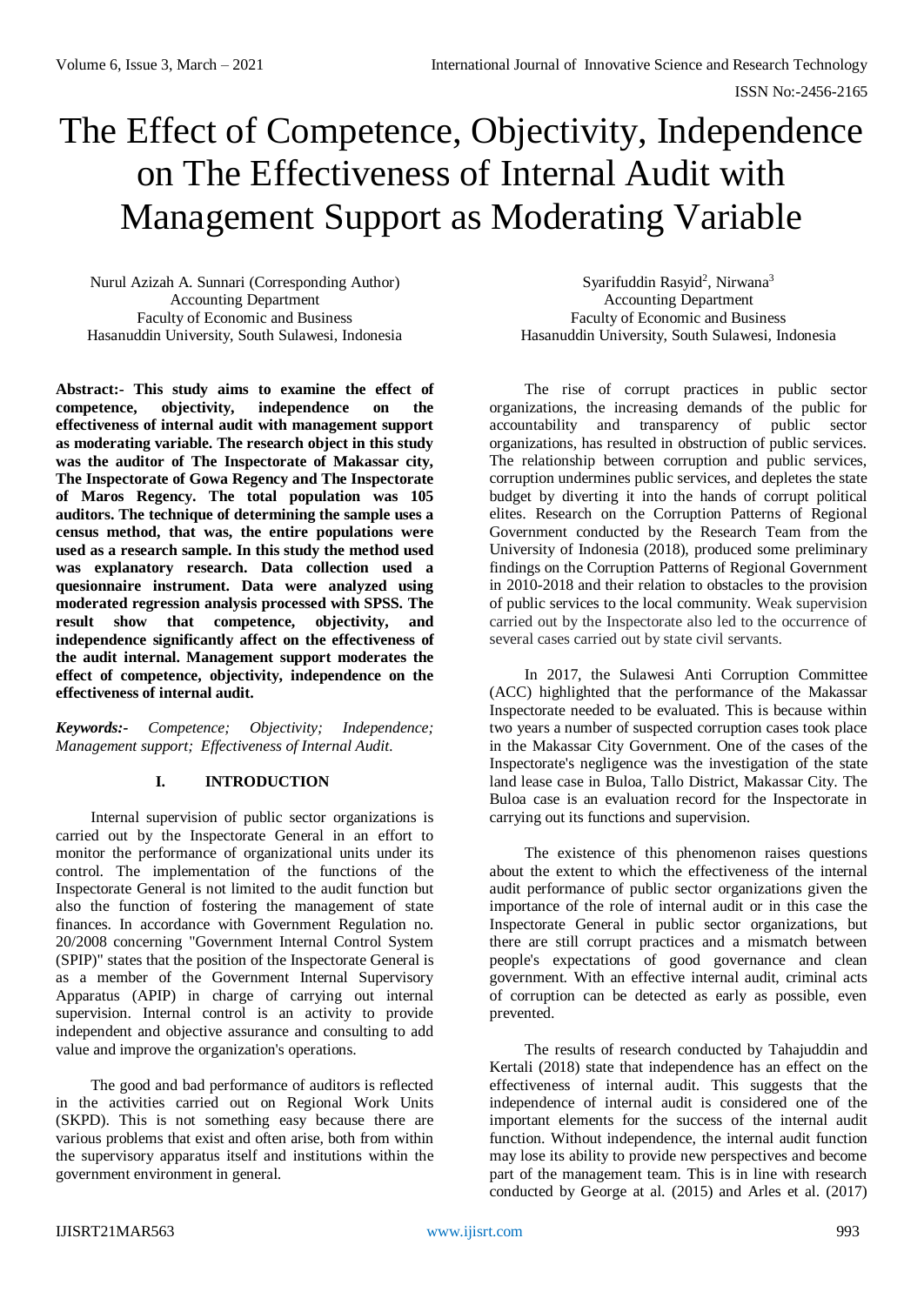which shows the results of independence have an effect on the effectiveness of internal audit. However, it is different from research conducted by Alzeban (2014) where the results obtained explain that independence has no influence on the effectiveness of internal audit. Alzeban explained that the interaction between audit staff and top management is necessary to determine the independence and objectivity of the internal auditors. In other words, top management is the basis of the effectiveness of internal audit.

This study also uses moderating variables with the consideration that these variables can strengthen and weaken the influence of competence, objectivity and independence on the effectiveness of internal audit. The moderating variable is management support. Alzeban (2014) explains that management support is an activity that has the impact of directing and maintaining human behavior shown by directors, presidents, division heads and the like in organizations. Top management's support for internal audit is an important determinant of the independence and objectivity of internal audit and determines whether or not internal audit is effective.

Based on several previous studies, the researcher wants to test and re-analyze the factors of internal audit competence, independence, objectivity and management support for internal audit on the effectiveness of internal audit. The research objects are the Inspectorate Inspectorate of Makassar City, the Inspectorate of Gowa Regency and the Inspectorate of Maros Regency. This study is a development of the research of Sirajuddin and Merlin (2019) which examined the influence of competency, objectivity and moral courage variables on the effectiveness of internal audit with the support of senior management as a moderating variable. As for what distinguishes this research from previous research is the variables to be tested, where this research focuses more on individual factors (competence, objectivity and independence) so that the variable moral courage (psychological factors) is replaced with the independent variable. The reason for choosing this variable is due to the independence variable itself, where the position of the internal auditor plays a very important role in relation to auditor independence.

# **II. LITERATURE REVIEW**

#### *A. Theory of Planned Behaviour*

Theory of planned behavior (TPB) is an extension of the theory of reasoned action (TRA). Icek Ajzen developed this TPB theory in 1985 by adding a construct known as perceived behavioral control, which regulates individual control behavior with deficiencies and limitations from the lack of resources used to behave (Ajzen , 1991). This concept proposed by Ajzen (1985) aims to improve the predictive power of TRA theory by incorporating perceived control. The purpose and benefit of this theory is to predict and understand the motivational influences of behavior, both the will of the individual itself and not the will of the individual.

Theory of planned behavior (TPB) by Ajzen is designed to deal with behaviors where people have a high level of volitional control and assume that all behavior is the domains of personality and social psychology (Ajzen, 1991 ).

## *B. Theory Competence*

Competence is the basic foundation of people's characteristics and indicates how to behave or think, level the situation and support it for a considerable period of time. According to Boyatzis (1982), competence is the characteristics associated with superior and / or effective performance on the job. According to Spencer & Spencer (1993), "competence is a basic characteristic of individual behavior related to the criteria for effective reference and / or superior performance in a job or situation.

#### *C. Audit*

Arens et all (2008) argued that auditing is "the collection and evaluation of evidence regarding information to determine and report the degree of conformity between the information and predetermined criteria. The audit must be carried out by a competent and independent person.

## *D. Internal Audit*

According to Amrizal (2004) internal auditing is an assessment carried out by trained company employees regarding accuracy, reliability, efficiency, and usefulness of company records (accounting) as well as internal control contained within the company. The aim is to assist the company's leadership (management) in carrying out their responsibilities by providing analysis, assessment, suggestions and comments regarding the activities being audited.

Amrizal (2004) states that the main role of the internal auditor in accordance with its function in fraud prevention is to try to eliminate the causes of fraud. Because preventing cheating will be easier to do than overcoming fraud.

## *E. Effectiveness of Internal Audit*

The definition of effectiveness is a measure of the success of an activity associated with the goals set. Subagio (2012) explains that effectiveness is the achievement of the desired goals or results regardless of the energy, time, cost, thoughts and others used. It can be concluded that what is meant by effectiveness is the ability of a unit to achieve the expected goals and objectives. Effectiveness is needed because it is the key to the success of an organization, because before we carry out activities with efficiency we must be sure that we have found the right thing to do (Siahaan, 2014). Meanwhile, the definition of the effectiveness of internal audit is the application of elements of internal control and the achievement of its objectives in a company (Rozali and Alfian, 2014). It can be concluded that the effectiveness of internal audit is the achievement of the audit objectives carried out by the auditors so that they can then achieve the objectives expected by the work unit.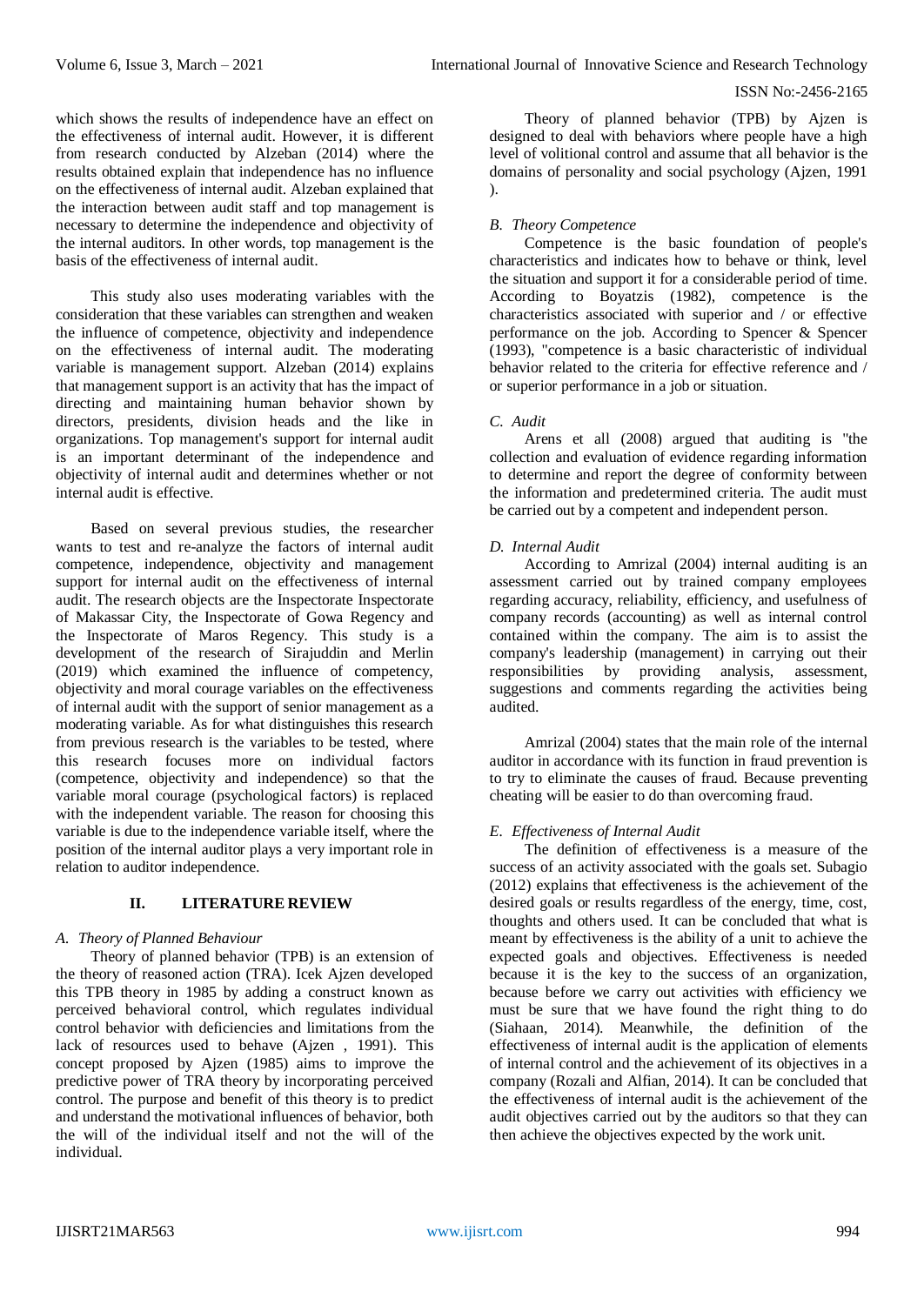## *F. Competence*

Staff competence is a key element in the effectiveness of the internal audit activity (Alzeban and Gwiliam, 2014). Standard setters consistently underline the importance of internal auditors who have the knowledge, skills and other competencies needed to do work as an internal auditor (Alzeban and Gwiliam, 2014). Furthermore, Alzeban and Gwiliam (2014) said that competence has been identified as an indicator so that external auditors can depend on the work of internal auditors.

Trotter (1986) as quoted by Saifuddin (2014) defines that a competent person is a person who with his skills does work easily, quickly, intuitively, and very rarely or never makes mistakes. Lee and Stone (1995) define competence as sufficient expertise that can explicitly be used to carry out an audit objectively.

## *G. Independence*

Wahyuningsih (2010) states that independence in auditing means an impartial perspective in the implementation of tests, evaluation of examination results, and preparation of audit reports. An auditor must have the ability to understand the criteria used and be able to determine the amount of evidence needed to support the conclusions to be drawn. The auditor must have an independent mental attitude. Even if he is an expert, if he does not have an independent attitude in gathering information it will be useless, because the information used to make decisions must be unbiased.

The 2014 Indonesian Government Internal Audit Standard in Basic Principles section 1100 describes independence as freedom from conditions that threaten the ability of the internal audit activity to carry out internal audit responsibilities objectively. According to the BPKP Pusdiklatwas (2008) independence is basically a state of mind or something that is felt by each according to what is believed to be taking place. Auditor independence can be reviewed and evaluated from two sides, the independence of the practitioner and the independence of the profession.

# *H. Objectivity*

Objectivity according to the fourth principle in the Professional Ethical Principles of the Indonesian Accountants Association which was decided at the VIII congress in 1998 as cited by Mulyadi (2002) is a quality that provides value for services provided by members. This principle of objectivity requires members to be fair, impartial, intellectually honest, not prejudiced or biased, and free from conflicts of interest or being under the influence of other parties.

# *I. Manager Support for The Internal Audit*

With the support from management, the internal audit department can get competent staff and sufficient budgets, so that the internal audit department can carry out its duties and responsibilities properly in order to achieve departmental goals and organizational goals.

Alzeban and Gwilliam (2014) found that management support is the second factor determining the effectiveness of internal audit in public sector organizations in Malaysia after the auditing staff sufficiency factor. This research indicates that with the support of management, recommendations from internal audit will be implemented. Apart from this, with the support of management, the internal audit department will have a good staff and budget.

# *J. Hypoyhesis Development*

Competency theory (Spencer & Spencer, 1993) which states that competence is a basic characteristic of individual behavior related to the criteria for effective reference and / or superior performance in a job or situation. Competence can be related to the effectiveness of internal audit because the characteristics consisting of nature, self-concept and knowledge will produce competencies which then create effective and efficient performance. Competence is needed so that auditors have knowledge, expertise, experience and skills in carrying out audits (Maharany, 2016). Based on a theoretical study and several previous research results, this study states the first hypothesis as follows:

H1: Competence has a positive effect on the effectiveness of internal audit.

Theory of planned behavior (TPB) developed by Ajzen (1985) explains that a person's behavior is directed by several things or beliefs. Likewise with auditors, the behavior of an auditor must be in an objective position where the auditor must be neutral and unbiased and avoid conflicts of interest. Gamayuni (2016) explains that internal auditors can be effective if they have an objective attitude in carrying out their work. However, objectivity partially does not affect the effectiveness of the internal audit function because the objectivity of the internal auditors must be accompanied by their competence in order to create an effective internal audit function. Based on theoretical studies and some of the results of previous research, this study states the second hypothesis as follows:

H2: Objectivity has a positive effect on the effectiveness of internal audit

Theory of planned behavior (TPB) developed by Ajzen (1985) explains that a person's behavior is directed by several things or beliefs. Behavioral beliefs, these beliefs are attitudes held by individuals that influence their behavior. Generally, independence shows a significant positive relationship with the effectiveness of internal audit. Without independence, the internal audit function may lose its ability to provide new perspectives and become part of the management team. George at al. (2015) and Arles et al. (2017) which shows that the results of independence have an effect on the effectiveness of internal audit. However, it is different from research conducted by Alzeban (2014) where the results obtained explain that independence has no influence on the effectiveness of internal audit. Alzeban explained that the interaction between audit staff and top management is necessary to determine the independence and objectivity of the internal auditors. In other words, top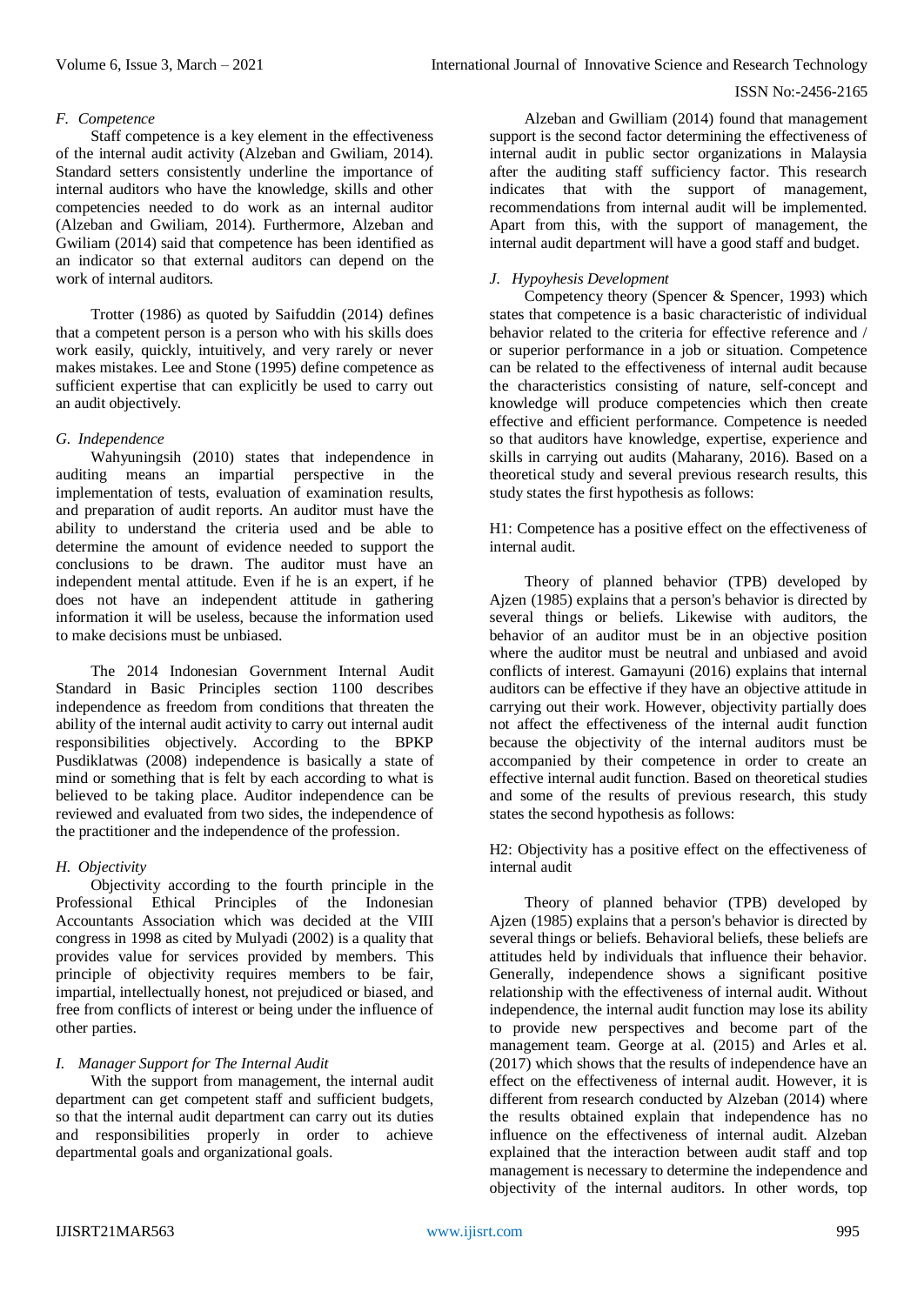management is the basis of the effectiveness of internal audit. Based on theoretical studies and some of the results of previous research, this study states the third hypothesis as follows:

H3: Independence has a positive effect on the effectiveness of internal audit.

In the theory of planned behavior (TPB), there are three beliefs, including control beliefs, namely beliefs about the existence of factors that will facilitate or hinder the performance of the actors and the perceived strength of the factors that support or hinder their behavior. Management support that can support internal auditors will result in constant behavioral control actions or perceptions. Management support can also be a facilitator for an auditor in providing the effectiveness of internal audit.

The research results of Endaya and Hanefa (2016) and Novranggi and Sunardi (2019) show that the management support variable is a significant moderating variable on the effectiveness of internal audit. Novranggi and Sunardi (2019) explain that internal auditors must have the competencies required by internal auditors in the audit process so that auditors receive support from senior management to have a positive influence on the effectiveness of internal audit. Sirajuddin and Merlin (2019) state that management support can moderate the relationship between internal audit characteristics (competence, objectivity and independence) and the effectiveness of internal audit. Based on theoretical studies and some of the results of previous research, this study states the fourth hypothesis as follows:

H4: Management support moderates the influence of competence, objectivity and independence on the effectiveness of internal audit.



Fig 1:- Conceptual Framework

#### **III. RESULT**

The object of this research is the auditors of the Inspectorate of Makassar City, the Inspectorate of Gowa Regency and the Inspectorate of Maros Regency as the part that carries out the inspection of the Regional Government Financial Statements. As for the population in the scope of this study, the Auditor is the one who carries out the examination. The number of questionnaires distributed was 105 questionnaires, adjusted to the total population of the Auditor Inspectorate of Makassar City, the Inspectorate of Gowa Regency and the Inspectorate of Maros Regency.

## *A. Regression Model 1*

In this regression analysis model 1 calculated the value of the effect of competence  $(X1)$ , objectivity  $(X2)$ , and indenpendence (X3) on effectivity internal audit (Y) without moderating variable.

| Independent                                    | coefficient |        | Sig.  | <b>Informatio</b> |  |  |  |
|------------------------------------------------|-------------|--------|-------|-------------------|--|--|--|
| <b>Variable</b>                                |             |        |       | n                 |  |  |  |
| Constant                                       | 0,129       | 1.975  |       |                   |  |  |  |
| X1                                             | 0,127       | 2,017  | 0,002 | Significant       |  |  |  |
| X2                                             | 0,997       | 61,477 | 0,001 | Significant       |  |  |  |
| X <sub>3</sub>                                 | 0,183       | 2,553  | 0,014 | Significant       |  |  |  |
| $\alpha = 5\% = 0.05$                          |             |        |       |                   |  |  |  |
| R Square = $0,986$                             |             |        |       |                   |  |  |  |
| $T_{\rm e}$ kla 1. Medal Gunungun Dagusasian 1 |             |        |       |                   |  |  |  |

Table 1:- Model Summary Regression 1

Based on the results of the regression test above, a mathematical equation can can be shown below:

$$
Y = 0,129 + 0,127X1 - 0,997X2 + 0,183X3 + e \dots (1)
$$

From the equation shows that the coefficient value for all independent variables is positive. This indicates that the influence of the competence, objectivity, and independence variables is directly proportional to the effectivity internal audit variable.

The table above also shows that the competence, objectivity and indenpendence variables show a significant effect on effectivity internal audit. This can be seen from the probability value that is smaller than 0.05, where the probability value for competence is 0.047, objektivity is 0.000, and independence is 0.012. These results prove that all independent variables have a significant effect on the dependent variable.

#### *B. Regression Model 2*

In this regression analysis model 1 calculated the value of the effect of competence  $(X1)$ , Objectivity  $(X2)$ , and independence (X3) on effectivity audit internal (Y) with management support as moderating variable (Z).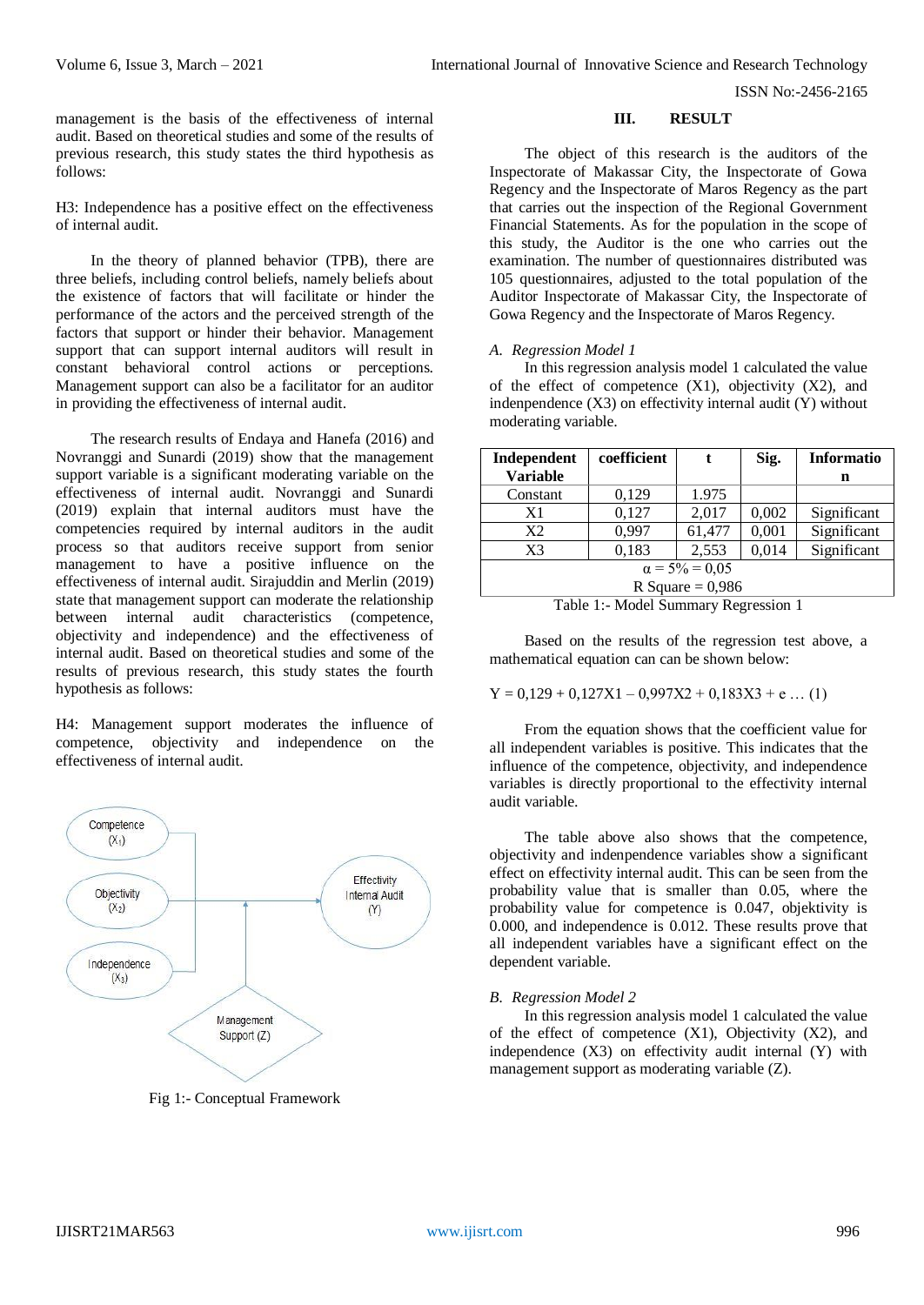| Independent<br><b>Variable</b>              | Coefissien | t        | Sig.  | <b>Information</b>        |  |  |
|---------------------------------------------|------------|----------|-------|---------------------------|--|--|
| Constant                                    | 2,011      | 15,579   | 0,000 |                           |  |  |
| $X1*Z$                                      | 0,053      | 0,526    | 0,600 | <b>Not</b><br>Significant |  |  |
| $X2*7$                                      | 0,384      | 13,017   | 0,000 | Significant               |  |  |
| $X3*Z$                                      | 0,339      | $-2,909$ | 0,005 | Significant               |  |  |
| $\alpha = 5\% = 0.05$<br>R Square = $0,806$ |            |          |       |                           |  |  |

Table 2:-Model Summary Regression 2

The coefficient of determination R square in the test results above shows a value of 0,806 or 80,6%. These results indicate that the effectivity internal audit variable is influenced by 80,6% by competence  $(X1)$ , objectivity  $(X2)$ , and independence (X3) after being moderated by the auditor management support variable. The remaining 19,4% is influenced by other variables outside the independent variables studied in this study.

Based on the results of the regression test with moderating variable above, a mathematical equation can be shown below:

# $Y = 2,011 + 0,053X1.Z + 0,384X2.Z - 0,339X3.Z + e ... (2)$

From the table above, it is known that after the competence variable interacts with the effectivity internal audit (moderation) it has a probability value of 0.600 below the standard significance value of 0.005. This shows that management support cannot moderate the influence of competence with management support. The coefficient for the interaction of the competency and management support variables is positive 0.053, which means that the management support variable weakens the influence of competence on the effectiveness of internal audit.

The interaction of the objectivity variable with management support (moderation) has a probability value of 0.000 under the standard significance value of 0.05. This suggests that management support can moderate the effect of objectivity on the effectiveness of internal audit. The coefficient for the interaction of the objectivity variable is 0.384 which means that the management support variable strengthens the effect of objectivity on the effectiveness of internal audit.

In addition, the interaction of the independence variable interacting with management support (moderation) has a probability value of 0.005 under the standard significance value of 0.05. This shows that management support can moderate the effect of independence on the effectiveness of internal audit. The coefficient for the interaction of the independence variable and the effectiveness of internal audit is -0.339, which means that the management support variable strengthens the influence of independence on the effectiveness of internal audit.

**IV. CONCLUSION**

Based on the results of hypothesis testing and discussion of the effect of competence, objectivity, and independensi on effectivity internal audit with management support as moderating variables. Then the following conclusions can be drawn:

- 1. Competence affects the effectiveness of internal auditors. It can be interpreted that the higher the competence of an auditor, the higher the effectiveness of the internal audit. This is in line with the competency theory which explains that competence is a basic characteristic of individual behavior related to effective reference criteria and / or superior performance in a job or situation. Competence can be related to the effectiveness of the implementation of internal audit because the characteristics consisting of nature, self-concept and knowledge will produce competencies which then create effective and efficient performance.
- 2. Objectivity affects the effectiveness of internal audit. It can be interpreted that the higher the level of objectivity of an auditor, the higher the level of effectiveness of the internal audit. Objectivity allows the auditor to avoid conflicts of interest that can burden one party and can carry out the internal audit function appropriately. This is in line with behavior planning theory (TPB), one of its dimensions is called behavioral trust. Behavioral trust is proxied as objectivity and independence, which means that management and users of the report have confidence in the auditor in the effectiveness of the audit and the results are objective and have no interest in it.
- 3. Independence affects the effectiveness of internal audit. It can be interpreted that the higher the independence of an auditor will increase the effectiveness of internal audiences. Independence is an attitude that must be possessed by auditors in carrying out audit tasks. Independence means that a person cannot be influenced or can not be controlled by others. This is in line with behavior planning theory (TPB), one of its dimensions is called behavioral trust. Behavioral trust is proxied as independence, which means that management and users of the report have confidence in the auditor in the effectiveness of the audit implementation and the result is that there is no intervention in it.
- 4. Management support acts as two types of moderation. First, management support for the competency variable acts as a predictor of moderation (moderate variable predictor). This is based on the MRA criteria where equation 1 differs significantly from equation 2. The moderating predictor means that this moderating variable only acts as a (independent) predictor variable in the established relationship model. Second, management support for the objectivity and independence variables acts as a quasi moderator. This is based on the MRA criteria, where equations 1 and 2 are not significantly different then the management support variable interacts significantly with the objectivity and independence variables and affects the effectiveness of internal audit.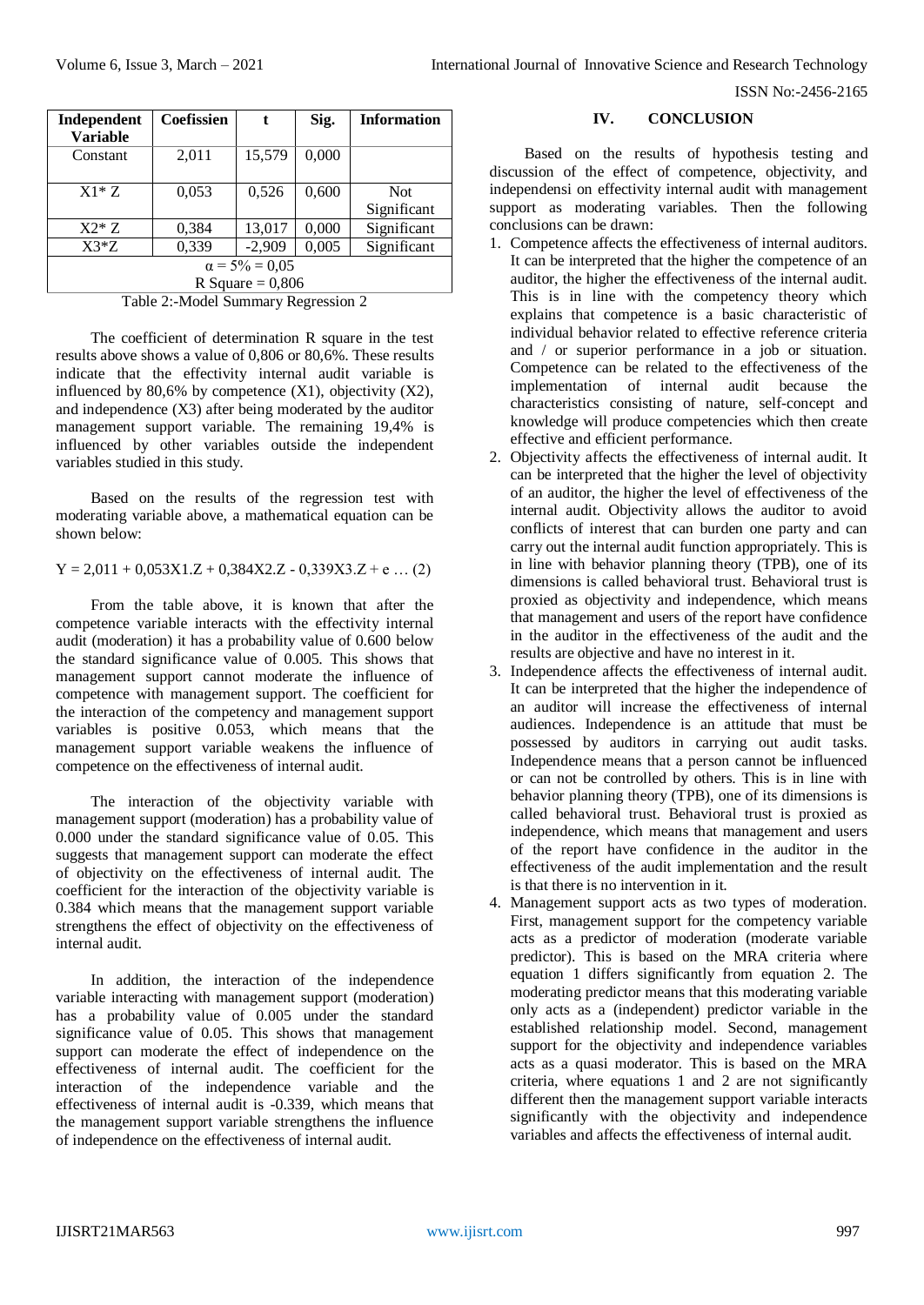This research was conducted due to several limitations that could reduce the quality of the research data. These limitations are that the questionnaire given cannot be separated from the possibility of bias, because statements can generate perceptual bias from each respondent. And it is possible that there are still some variables that have not been included in this study that affect the performance of auditors.

Based on the research conclusions, some suggestions are recommended to the next researchers related to increasing the effectiveness of the implementation of internal audit, namely adding or considering other variables that can be used to review that can affect the effectiveness of internal audit. And the next researcher who wants to use primary data for sampling can use an open questionnaire or an open close question where the information obtained can be rich and broad.

#### **REFERENCES**

- [1]. Arena, Marika dan G. Azzone. 2013. Identifying Organizational Drivers of Internal Audit Effectiveness*.International Journal of Auditing, 13: 43-60.*
- [2]. Arief, Rachmat. 2016. Peran Audit Internal Atas Kualitas Pemeriksaan Laporan Keuangan yang Dilakukan oleh Audit Eksternal Pada Sebuah Perusahaan*. Jurnal Ekonomi Vol. 7 No. 1.*
- [3]. Agustin, Latifa. 2010. Analisis Faktor-faktor yang Memengaruhi Efektivitas pelaksanaan audit internal Dalam Mewujudkan Good Corporate Governance. *Thesis. Fakultas Ekonomi dan Bisnis Universitas Islam Negeri Syarif Hidayatullah Jakarta.*
- [4]. Ajzen, Icek. 1985. *From intentions to actions: A theory of planned behavior. In J. Kuhl & J. Beckmann (Eds.), Action-control: From cognition to behavior (pp. 1 l-39). Heidelberg: Springer.*
- [5]. Ajzen, Icek. 1988. *Attitudes, personality, and behavior*. Chicago: Dorsey Press.
- [6]. Ajzen, Icek. 1991. The Theory of Planned Behavior, *Organizational Behavior and Human Decision Process*, Vol. 50, pp. 179-211.
- [7]. Alzeban, Abdulaziz dan David Gwilliam. 2014.*"*Factors Affecting the Internal Audit Effectiveness: A survey of the Saudi Public Sector". *Elsevier Journal of International Accounting, Auditing and Taxtation.*
- [8]. Arens, Alvin A., Ranal J. Elder., Mark S. Beasley., Amir Abadi Jusuf. 2008. *Jasa Audit dan Assurance: Pendekatan Terpadu (Adaptasi Indonesia).* Jakarta: Salemba Empat
- [9]. Arles, Leardo., Rita Anugrah., Andreas. 2017. "Analisis Faktor-faktor yang Memengaruhi Efektivitas Audit Internal: Peran Penting Dukungan Manajemen". *Jurnal Akuntansi*, Vol. 5, No. 2.
- [10]. Al qtaish, Hasan Flayyeh., Abed Al Rahman M. Baker., dan O. Hussein Othman. 2014. "The Ethical Rules of Auditing and The Impact of Compliance with The Ethical Rules on Auditing Quality". *International*

*Journal of Reseach and Reviews in Applied Sciences (IJRRAS)*, Vol. 18 (3)

- [11]. Alzeban, Abdulaziz dan David Gwilliam. 2014. "Factors Affecting the Internal Audit Effectiveness: A Survey of The Saudi Public Sector". *Journal of International Accounting, auditing and Taxation*, 23 (2014) 74-86.
- [12]. Amrizal. 2004. Pencegahan dan Pendeteksian Kecurangan oleh Internal Auditor.
- [13]. Arum, Enggar Diah Puspa. 2015. "Determinants of Internal Audit Function Effectiveness and its Implication on Financial Reporting Quality". *Serial Publication*, Vol. 12 (5)
- [14]. Baharuddin, Zulkifli,. A. Shokiyah., dan M. S. Ibrahim. 2014. "Factors that Contribute to the Effectiveness of Internal Audit in Public Sector". *International Proceedings of Economics Development and Research*, Vol. 70 (24)
- [15]. Baisary, Rizky Pasca. 2013. "Pengaruh Integritas, Objektivitas, Kerahasiaan, Kompetensi, dan Komitmen terhadap Kinerja Auditor pada Kantor Perwakilan Badan Pengawasan Keuangan dan Pembangunan (BPKP) Provinsi Sulawesi Tengah". *e-Jurnal Katalogis*, Vol. 1. No. 1 , pp 123-134
- [16]. Bouhawia, Mohammed. S., Gugus Irianto, Zaki Baridwan 2015. "The Effect of Working Experience, Integrity, Competence, and Organizational Commitment on Audit Quality (Survey State Owned Companies In Libya)". *IOSR Journal of Economics and Finance (IOSR-JEF)*, Vol. 6 , pp 60-67
- [17]. Boyatzis, R. E. 1982. *The Compotent Manager A Model for Effective Performance*. USA. John Wiley & Sons.
- [18]. Cohen, Aaron dan Gabriel Sayag. 2017. "The Effectiveness of Internal Auditing: An Empirical Examination of its Determinants in Israeli Organisations". *Australian Accounting Review* No. 54 Vol. 20 Issue 3
- [19]. Dittenhofer, Mort 2013. "Internal audit effectiveness: an expansion of present methods". *Managerial Auditing Journal*, Vol. 16. No. 8
- [20]. Endaya, K. Ali dan Mustafa Mohd Hanefah. 2013. "Internal Audit Effectiveness: An Approach Proposition to Develop the Theoretical Framework". *Research Journal of Finance and Accounting*, Vol. 4 No. 10.
- [21]. Endaya, K. Ali dan Mustafa Mohd. Hanefah. 2016. "Internal Auditor Characteristics, Internal Audit Effectiveness and Moderating Effect of Senior Management. *Journal of Economic and Administrative Science.* Vol. 32 No. 2. Pp. 160-176.
- [22]. Fleishman, E. A. 1975. Toward a taxonomy of human performance. *American Psychologist,* 30,1127-1149.
- [23]. Gamayuni, Rindu Rika. 2016. "Efektivitas Fungsi Audit Internal: Faktor yang memengaruhi, dan Implikasinya terhadap Kualitas Pelaporan Keuangan (Survei pada Inspektorat Pemerintah Provinsi/Kota/Kabupaten di Pulau Jawa)". *Simposium Nasional Akuntansi XIX*, Lampung.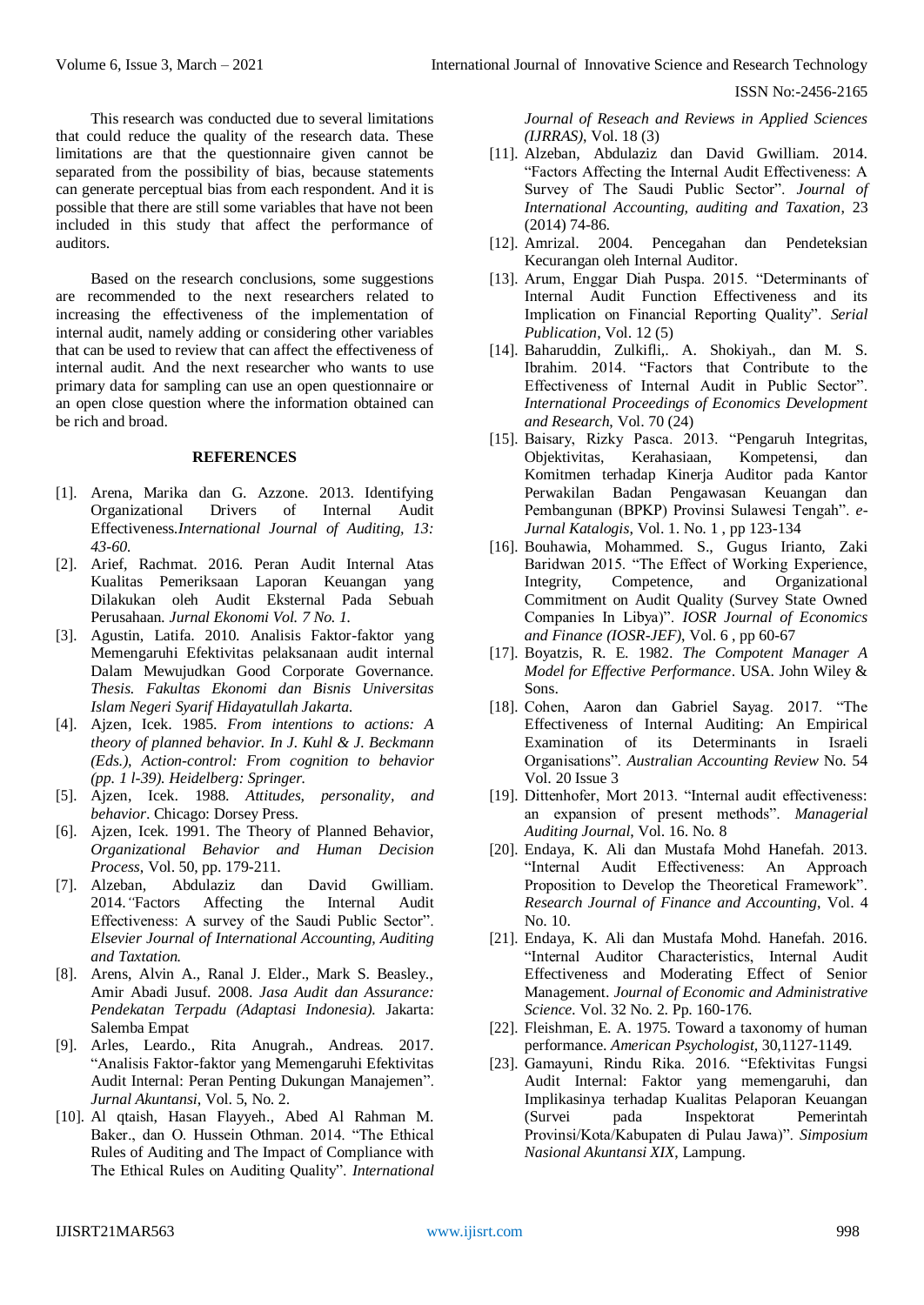- [24]. George, Drogalas, Karagiorgos Theofanis, & Arampatzis Konstantinos. (2015). Factors Associated with Internal Audit Effectiveness: Evidence from Greece. *Journal of Accounting and Taxation*, 7(7), 113-122.
- [25]. Ghozali, I. 2013. *Structural Modeling: Metode Alternatif dengan PLS*. Semarang. Badan Penerbit Undip.
- [26]. Ghozali, Imam. 2015. *Aplikasi Analisis Multivariate dengan Program SPSS.* BP UNDIP. Semarang.
- [27]. Hailemariam, Shewamene. 2014. "Determinants of Internal Audit Effectiveness in the Public Sector, Case Study in Selected Ethiopian Public Sector Offices". Tesis. Jimma University.
- [28]. Hartono, J. 2004. *Metodologi Penelitian Bisnis. Edisi 2004-2005*. Yogyakarta: Badan Penerbit Fakultas Ekonomi (BPFE).
- [29]. Hudayati, Ataina. 2014. "Perkembangan Penelitian Akuntansi Keperilakuan: Berbagai Teori dan Pendekatan yang Melandasi". *Jurnal Akuntansi dan Auditing Indonesia*, Vol. 6 No. 2
- [30]. Krishnamoorthy.2002. A multistage Approach to External Auditor's Evaluation of the Internal Audit Function : Auditing.*Ausiting A Journal of Practice & Theory*. Vol 21 Iss pg 25.
- [31]. Lee, Tom dan Mary Stone. 1995. Competence and Independence: The Congenial Twins of Auditing. *Jorunal of Business Finance and Accounting*. 22 (8). Pp 1169-1177.
- [32]. Maharany., Astuti, Yuli WIdi., Juliardi Dodik. Pengaruh Kompetensi, Independensi dan Etika Profesi Auditor terhadap Kualitas Audit (Studi Empiris pada KAP di Malang). *Jurnal akuntansi Aktual*. Vol. 3. No. 3. Pp 236-242.
- [33]. Mihret, D dan Yismaw, A. 2013. "Internal Audit Effevtiveness: An Ethiopian Public Sector Case Study". *Managerial Auditing Journal*, Vol. 22 (5), 470-484.
- [34]. Mulyadi. 2002*. Auditing Buku 1 Edisi 6*. Salemba Empat: Jakarta.
- [35]. Novranggi, Eki dan Sunardi. 2019. "The Effect of Competence, Objectivity and Internal Audit Quality the Effectiveness of Internal Audit with Senior Management Support as Variable Moderation". *International Conference on Economics, Management and Accounting* Vol. 2019.
- [36]. Naufal, Mohamad Akram. 2015. "Determinan Efektivitas pelaksanaan audit internal Pemerintah Daerah Kabupaten Se-Jawa Tengah". Skripsi tidak dipublikasikan, Universitas Diponegoro.
- [37]. Peraturan BPK No 1 tahun 2007 *Standar Pemeriksaan Keuangan Negara*.
- [38]. Pribowo, Akbar. 2013. "Peranan Audit Internal di Dalam Menunjang Efektivitas Pengendalian Internal Kredit Investasi". Skripsi pada Fakultas Ekonomi Universitas Widyatama.
- [39]. Rai, Agung. 2016. *Audit Kinerja Pada Sektor Publik*. Jakarta : Salemba Empat
- [40]. Robbins, S.P dan Judge. 2016. *Organizational Behavior*. Jakarta: Salemba Empat.
- [41]. Rozali, Rozmita D. Y. dan Rizal Alfian. 2014. "Pengaruh Efektivitas Fungsi Audit Internal Terhadap Pengungkapan Kelemahan Pengendalian Internal". *Jurnal Riset Akuntansi dan Keuangan,* 2 (2), 2014. 326-337.
- [42]. Saifudin. 2014. "Pengaruh Kompetensi dan Independensi Terhadap Opini Audit Going Concern (Studi Kuasi eksperimen pada auditor dan mahasiswa)". Tesis tidak dipublikasikan, Universitas Diponegoro.
- [43]. Sekaran, Uma. 2013. *Research Methods for Business.*  USA: John Wiley & Sons, Inc
- [44]. Sekaran, Uma dan Bougie, Rouge. 2016. *Research Methods for Business. Sevent Edition*. United Kingdom; John Wiley and Sons
- [45]. Siahaan, Olan C.H. 2014. "Pengaruh Integritas, Objektivitas dan Kompetensi Terhadap Efektivitas pelaksanaan audit internal". Tesis tidak dipublikasikan, Universitas Gadjah Mada.
- [46]. Sirajuddin, Betri dan Merlin, Novia Fadhilah S. M. 2019. "Pengaruh Kompetensi Internal Auditor, Objektivitas Internal Auditor dan Keberanian Moral Terhadap Efektivitas Audit Internal dengan Dukungan Manajemen Senior Sebagai Variabel Moderasi". *Prosiding 2nd Business and Economics Conference In Utilizing of Modern Technology*. ISSN 2662-9404.
- [47]. Soh, D. dan Martinov-Bennie, N. 2011. The internal audit function: perceptions of internal audit roles, effectiveness and evaluation. Managerial Auditing Journal, Vol. 26 No. 7, pp. 605-622.
- [48]. Spencer, Lyle & Signe M. Spencer. 1993. *Competence at Work, Models For Superior Performance*. Canada: John Wiley & Sons, Inc.
- [49]. Subagio, Rahmat. 2012. Analisis Penerapan Reformasi Birokrasi pada Kantor Pelayanan Utama Bea dan Cukai Tanjung Priok. *Tesis*. Universitas Indonesia.
- [50]. Sugiyono. 2014. *Metode Penelitian Pendekatan Kuantitatif, Kualitatif dan R&D*. Bandung: Alfabeta.
- [51]. Sugiyono. (2016). *Metode Penelitian Kuantitatif, Kualitatif dan R&D*. Bandung: PT Alfabet.
- [52]. Sukriah, I., Akram dan B. A. Inapty. 2016*.* Pengaruh Pengalaman Kerja, Independensi,Objektifitas, Integritas dan Kompetensi Terhadap Kualitas Hasil Pemeriksaan.*SNAXII*. Palembang.
- [53]. Suryadi, Soleh dan Deni Hamdani. 2017."Penguatan Kompetensi Satuan Polisi Pamong Praja Kabupaten Kuningan. *Jurnal Ilmu Administrasi "Akselerasi"*.
- [54]. Tahajuddin, Sulaiman dan Mahmoud Kertali. 2018. "The Effect of Internal Audit Characteristics On The Effectiveness of Internal Auditors. *Europan Journal of Accounting, Auditing and Finance Research*. Vol. 6, No. 7, pp 54-69, October 2018.
- [55]. Tung. Lo Choi. 2011. *The impact of Enterpreneurship Education on Enterpreneurial Intention of Engineering Students.* City University of Hongkong: Run Run Show Library.